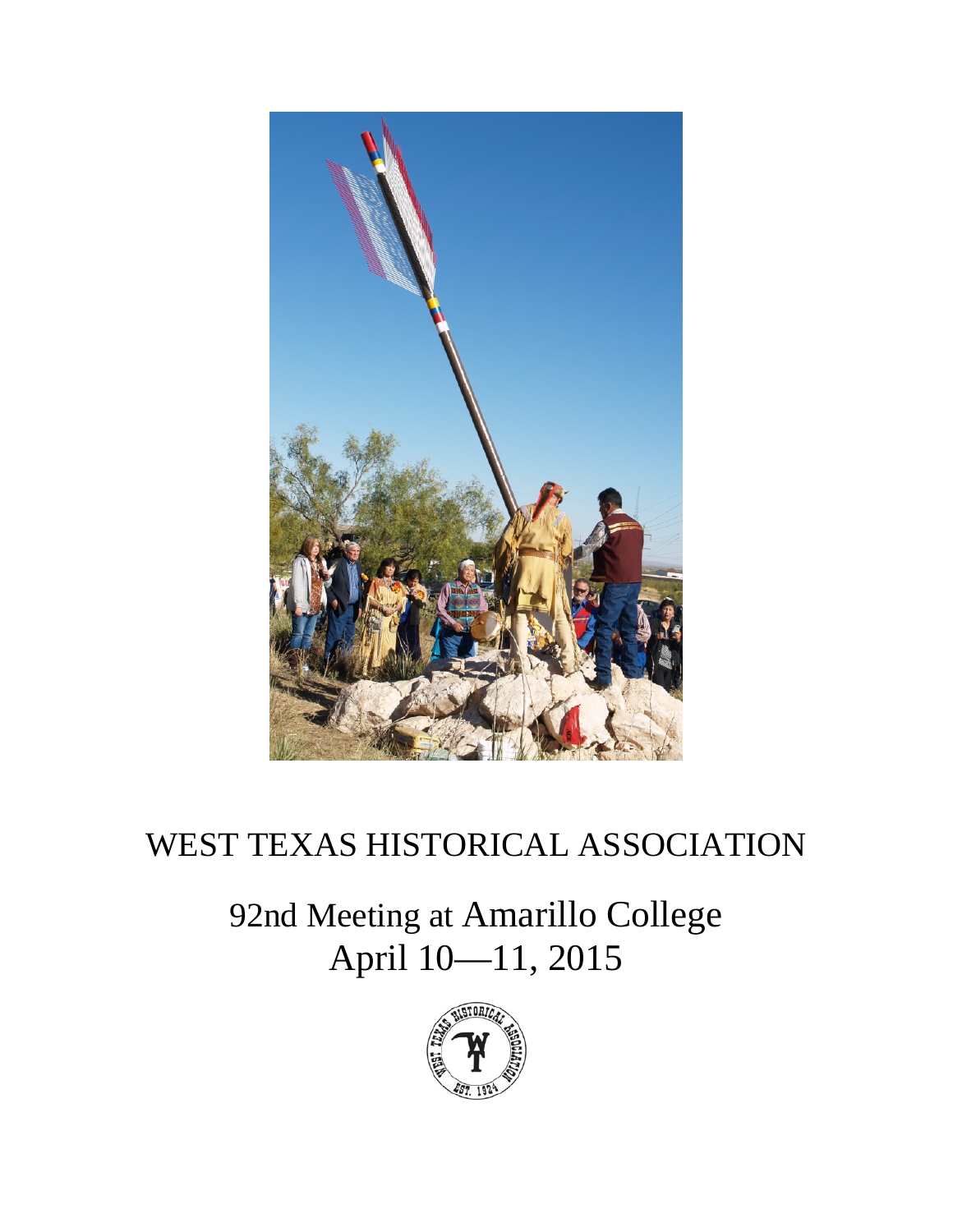## **In Memoriam:**

## **F. E. "Ab" Abernathy, Nacogdoches Jack Lofton, Archer City Mary Ann McCuistion, Vernon**

#### **Officers:**

**Bill O'Neal, Carthage. President Diana Hinton, Midland, Vice President**

## **2015 Program Committee:**

**Troy Ainsworth, Chair, El Camino Real de Tierra Adentro Trail Association, NM. Peggy Hardman, Socorro ISD, Socorro, NM. George Torok, El Paso Community College, El Paso. Leland Turner, Midwestern State University, Wichita Falls.**

#### **2015 Local Arrangements Committee:**

**Garry Nall, Amarillo, Co-Chair Annette Nall, Amarillo, Co-Chair Paul Matney, Amarillo College Robert Hall, Pittsburg Lynn Whitfield, Lubbock**

#### **Sponsors:**

**Amarillo College and Paul Matney Amarillo Convention and Visitor Council Center City of Amarillo Inc. and Beth Duke, Executive Director Sponsor of the Friday Evening Presidential Reception** 

**Cover:** On November 2, 2013 the Comanche and members of the Quanah Parker family returned to the panhandle to commemorate the installation of a Quanah Parker Trail arrow for Potter County at Mary Emeny's Wildcat Bluff.

#### **Photograph courtesy of Holle Humphries**.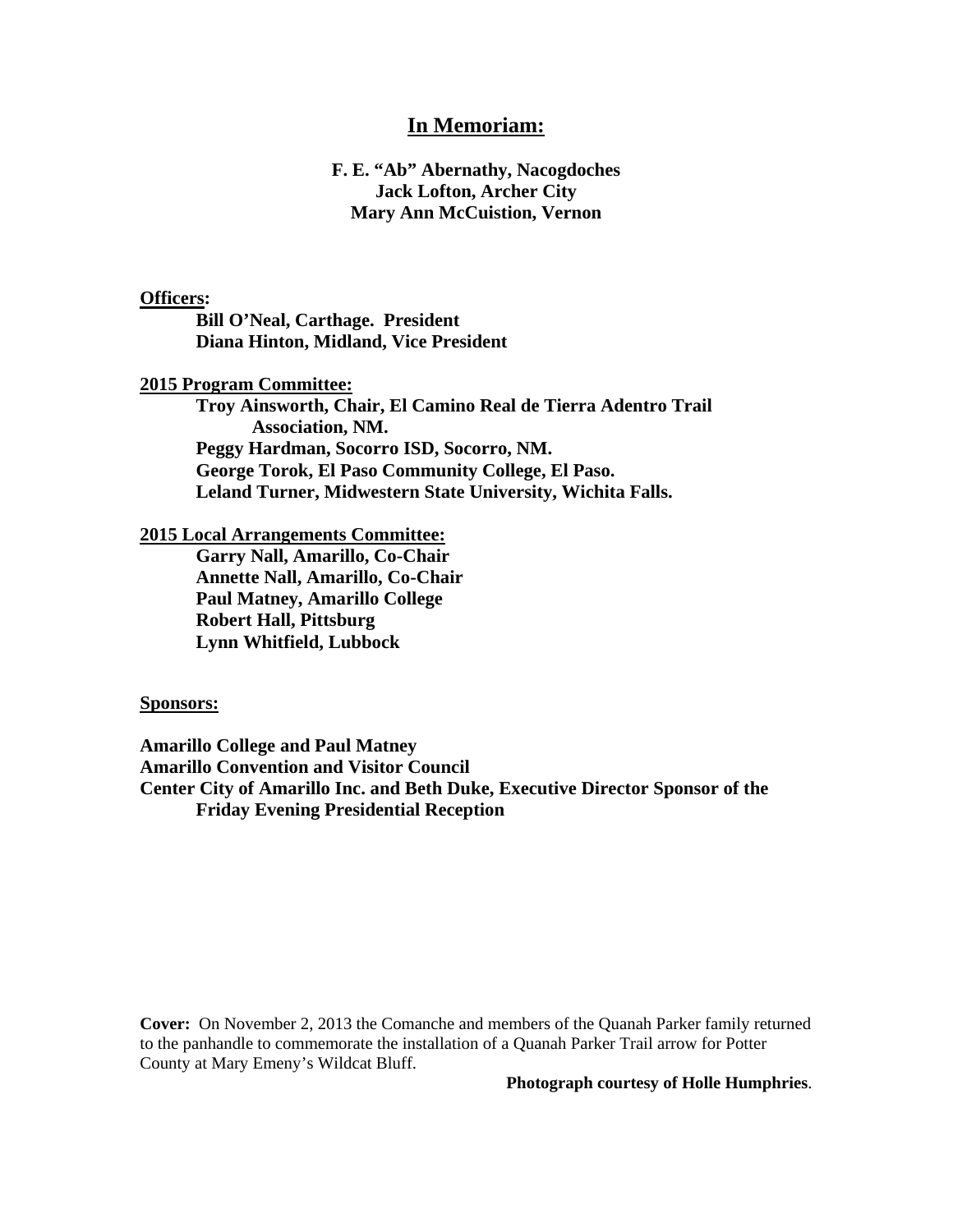Saturday Awards and Business Lunch: 12:30–2:00 PM.Oak Room, College Union Building Amarillo College



Presidential Address: WTHA President Bill O'Neal "

# "West Texas: Laboratory and Playground for Historians"

2:00 PM Saturday Afternoon Tour of Amarillo

Back Cover: The Lighthouse rock formation in Palo Duro Canyon State Park.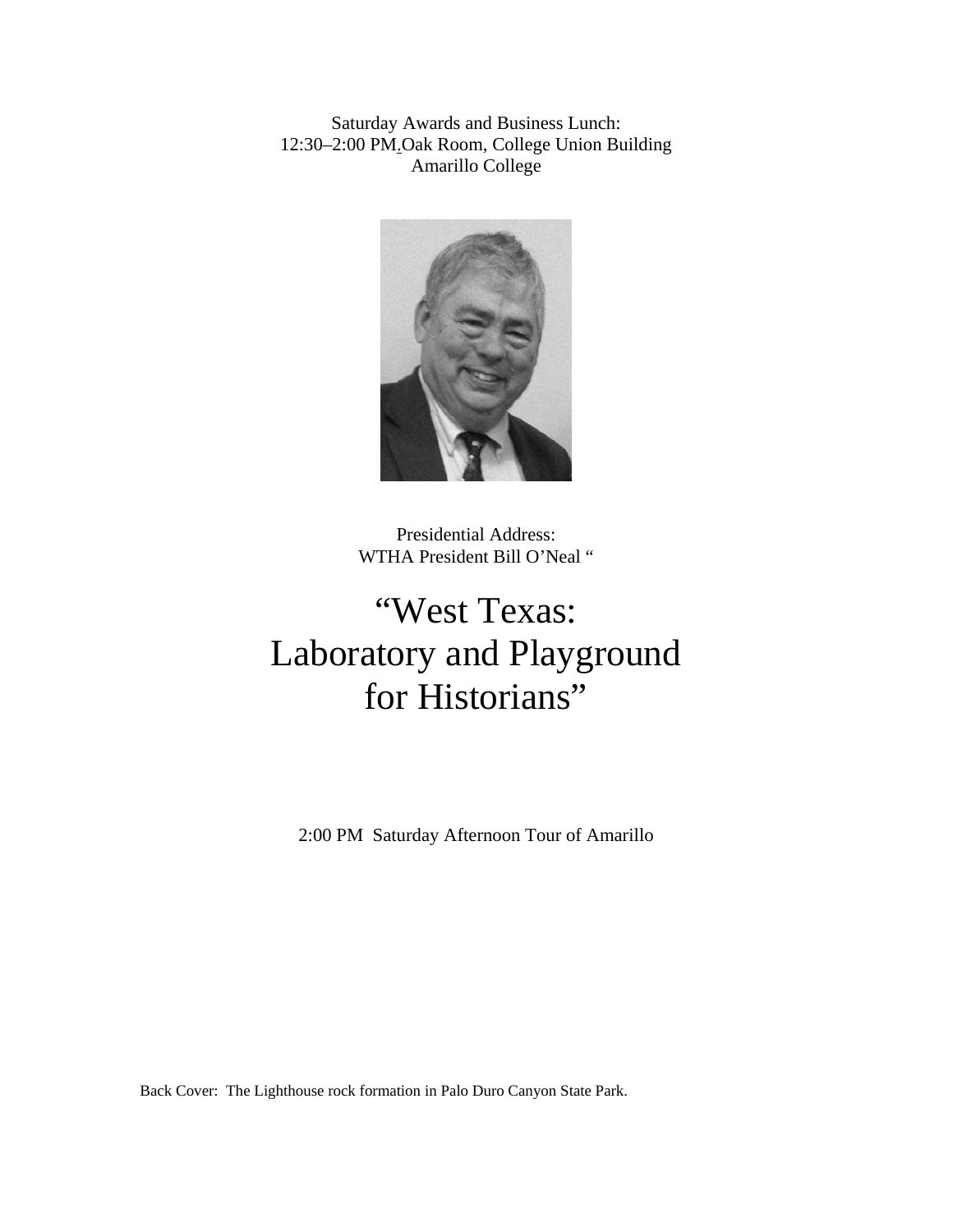



## **SPONSORS**

**Amarillo College and Paul Matney**

**Amarillo Convention and Visitor Council**

**Center City of Amarillo Inc. and Beth Duke, Executive Director Sponsor of the Friday Evening Presidential Reception**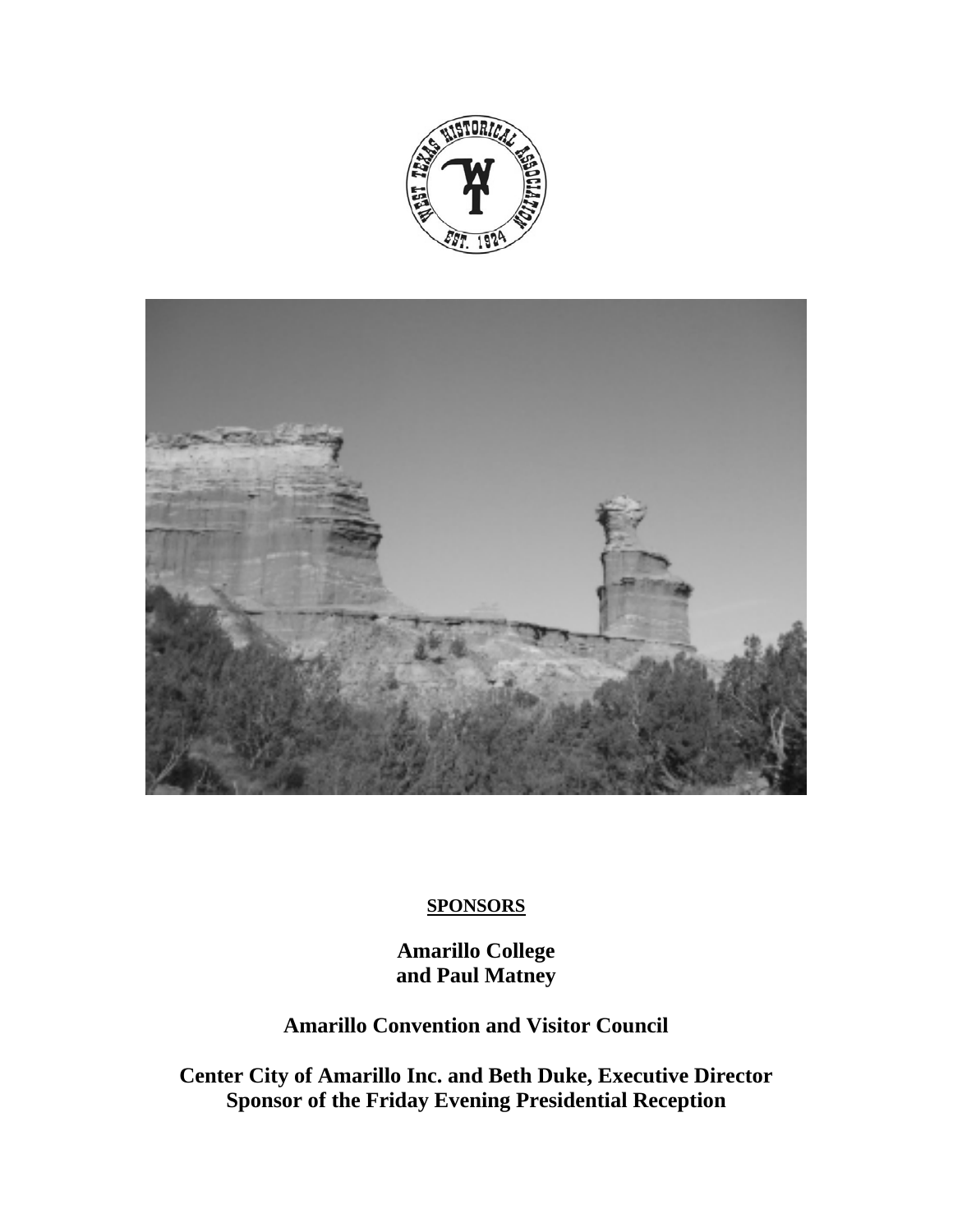

West Texas Historical Association 92nd Annual Meeting—Amarillo College

Friday, April 10

**Registration**: 8:00 A.M. – East entry foyer of Dutton Hall.

**Silent Auction**: 9:00 A.M. – 5:00 P.M. 201 Dutton Hall. To benefit the Student Scholarship Fund – Viewing and Bidding

**Vendors/Exhibitors**: 9:00 A.M. – 5:00 P. M. 101 Dutton Hall

Session I, 8:30-9:45 AM

## **Ghost Towns and Cemeteries: The Eclipsing of Life for West Texans and Their Settlements** 103 Dutton Hall

Session Chair: Philip Pope, Texas Tech University

- James B. Hays, Brownwood, "Walthall and the Early Settlement of Southern Runnels County"
- Mildred Sentell, Snyder, "Black Gold and the Ghost Town of Burnam, Garza County, Texas"
- Christena Stephens, Sundown, "How Mortality Records Can Provide a Historical Picture of a German Community"

## **Smuggling and Violence on the Texas Frontier during the Civil War and Reconstruction** 105 Dutton Hall

Session Chair: John Caraway, Cisco College

- Jim Matthews, San Antonio, "Confederate Smuggling on the Rio Grande Border, 1862- 1865"
- Nicholas K. Roland, University of Texas at Austin, "The Bandera Hanging Tree: Murder and Memory on the West Texas Frontier"
- Mike Patterson, Edwards Plateau Historical Association, "Jennie Coalson: Frontier Heroine of Kimble County"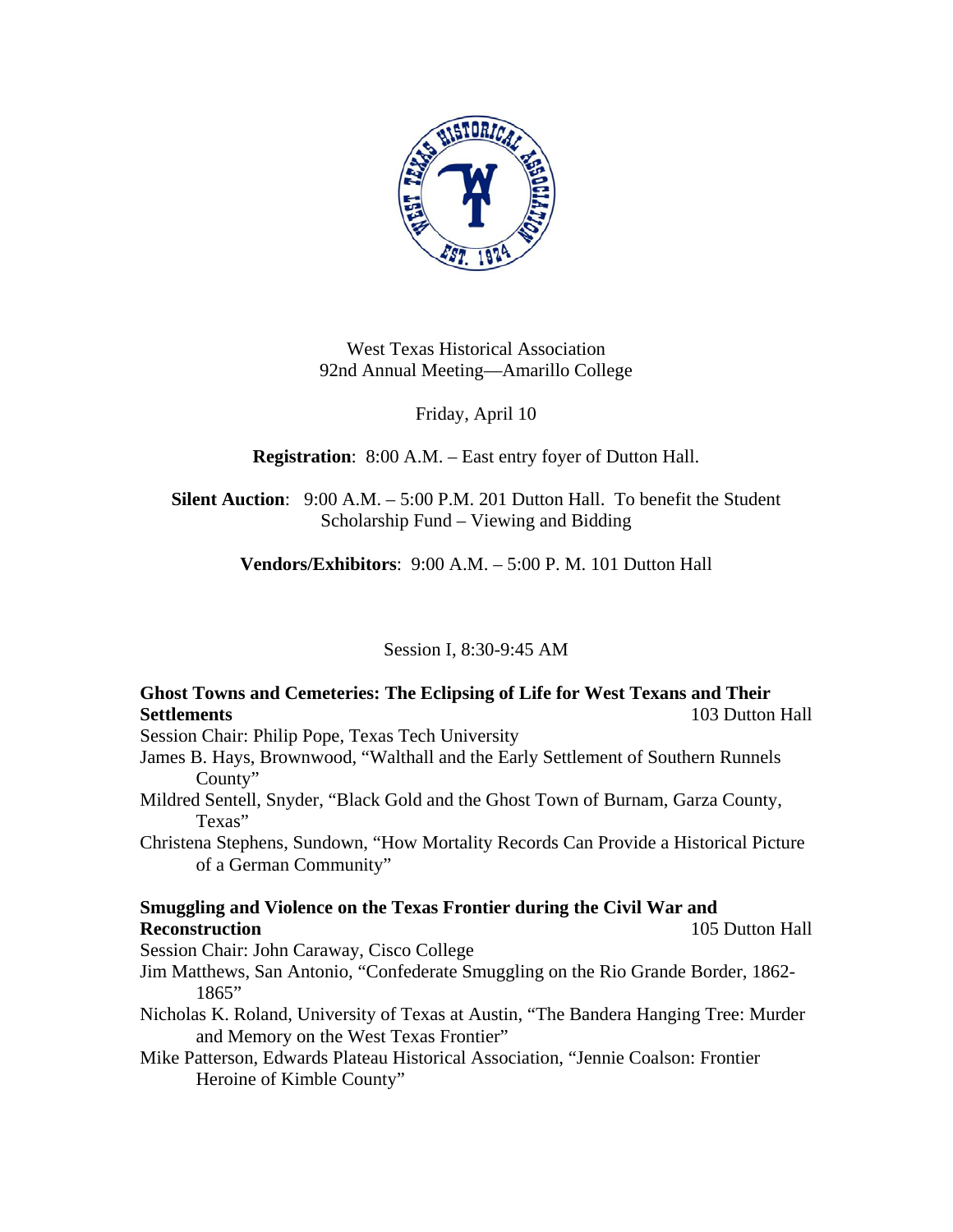Session Chair: Bruce Glasrud, San Antonio

Marisue Potts, Motley County Historical Commission, "Winchester Quarantine: Challenges of the Potter-Bacon Trail"

- Jeff Bearden, Great Western Trail Organization, "The Identity Crisis of the Great Western Trail"
- Jim Gray, "The Kansas Cowboy," and Kansas Drovers Assn., "On the Trail to Kansas with Doc Barton—1872"

Session II, 10:00-11:15 AM

## **Quanah Parker's Legacy in Texas and Oklahoma** 103 Dutton Hall

Session Chair: Bruce E. Parker, Quanah Parker Society

- Holle Humphries, Quanah Parker Trail, "Elvis Has Been Sighted at the Laundromat, George Washington Slept Here, and Quanah Parker was Born Simultaneously in Both Texas and Oklahoma: Parsing the Truth as to Quanah Parker's Presence, Travels, and Fame"
- Christopher Freeman and John Hensley, Midwestern State University, "Two Worlds, One Big Pasture: Quanah Parker and Burk Burnett: The Social, Economic, and Cultural Implications of Anglo/Indian Associations in the Oklahoma and Texas Borderlands"

## **Reflecting on Texas Archaeology: Past, Present, and Future 105 Dutton Hall**

Session Chair: Lynn Whitfield, Texas Tech University

- William A. "Andy" Cloud, Center for Big Bend Studies, Sul Ross State University, "Archaeological Research in the Big Bend of Texas: A Historical Overview"
- Tamra Walter, Texas Tech University, "Foreign Frontiers and Native Homelands: Spanish and Indigenous Interactions at San Saba"
- Scott Brosowske, Courson Archaeology and Panhandle-Plains Historical Museum, "North of the Llano: Middle Ceramic Period Research between the Arkansas and Canadian Rivers"

## **Buffalo Robes, Foot and Mouth Disease, and Wool** 205 Dutton Hall

Session Chair: Christena Stephens, Sundown

- Dick Brown, Tijeras, New Mexico, "Charles Jesse Jones: Legendary Buffalo Hunter"
- Richard Hancock, Norman, Oklahoma, "Combatting Foot and Mouth Disease along the Texas-Mexico Border, 1946-1954"
- John Caraway, Cisco College, "Texas Beauties in Sheep's Clothing: San Angelo and the Miss Wool Pageant, 1952-1972"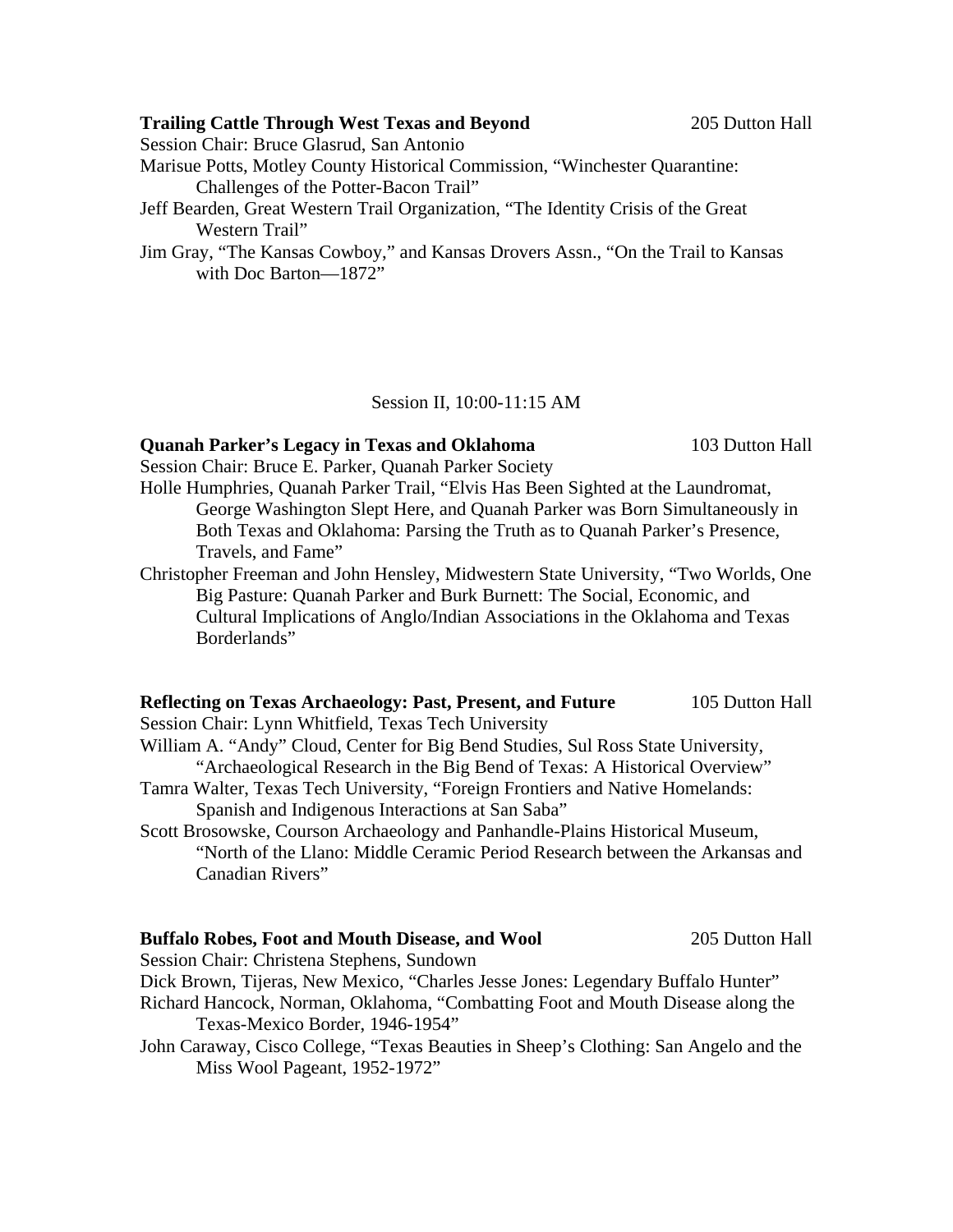

**Women's History Luncheon**: 11:30 AM-12:45 PM, Oak Room, College Union Building, Amarillo College The event is an open forum lunch for anyone interested in Women's History and will highlight current research trends and topics. Attendees should sign-up via the conference registration form @ wtha.org. For more information, contact [Marisue.Potts@wtha.org](mailto:Marisue.Potts@wtha.org) or [Cecilia.Venable@wtha.org.](mailto:Cecilia.Venable@wtha.org)

#### Session III, 1:00-2:15 PM

## **Historic Hotels of the Plains and Panhandle: A Spectrum of Preservation Stories** 103 Dutton Hall

Session Chair: Michael Grauer, Panhandle-Plains Historical Museum

Barbara Brannon, Texas Plains Trail Region, "A Grande Dame Shines Again: Big Spring's Hotel Settles during Eighty-Five Years of Boom, Bust, and Boom"

- Robert Goodrich, Proprietor, Herring Hotel, Amarillo, "The Historic Herring: Past, Present, and Future"
- Dan L. Smith, Fort Worth, "Automobiles and Architecture: The Abilene Courts on the Bankhead Highway"

## **The Value of Digitization Projects: Research Without Getting Your Hands Dirty**

105 Dutton Hall

Session Chair: Freedonia Paschall, Texas Tech University

- Sheon Montgomery, Texas Tech University, "Bringing the Vietnam War to the Desktop: Exploring the Virtual Vietnam Archive"
- Austin Allison, Texas Tech University, "Sifting through the Dust: The Process of Digitizing West Texas' Aging Newspapers"
- Rob E. King, Texas Tech University, "Extra! Extra! But How Much Extra?: Description of Digitized Objects after Processing"

## **Center for Big Bend Studies' Archaeology in the Big Bend and the White Buffalo of J. Wright Mooar** 205 Dutton Hall

Session Chair: William A. "Andy" Cloud, Sul Ross State University

- Roger D. Boren, Sul Ross State University, "The History and Rock Art of San Esteban Rockshelter, Presidio County, Texas"
- Richard W. Walter, Sul Ross State University, "Archaeology at the Fulcher Site (41BS1495): A Multi-component Open Campsite along the Lower Reaches of Terlingua Creek, Brewster County, Texas"
- Drew Bullard, Scurry County Historical Commission, "J. Wright Mooar and the White Buffalo"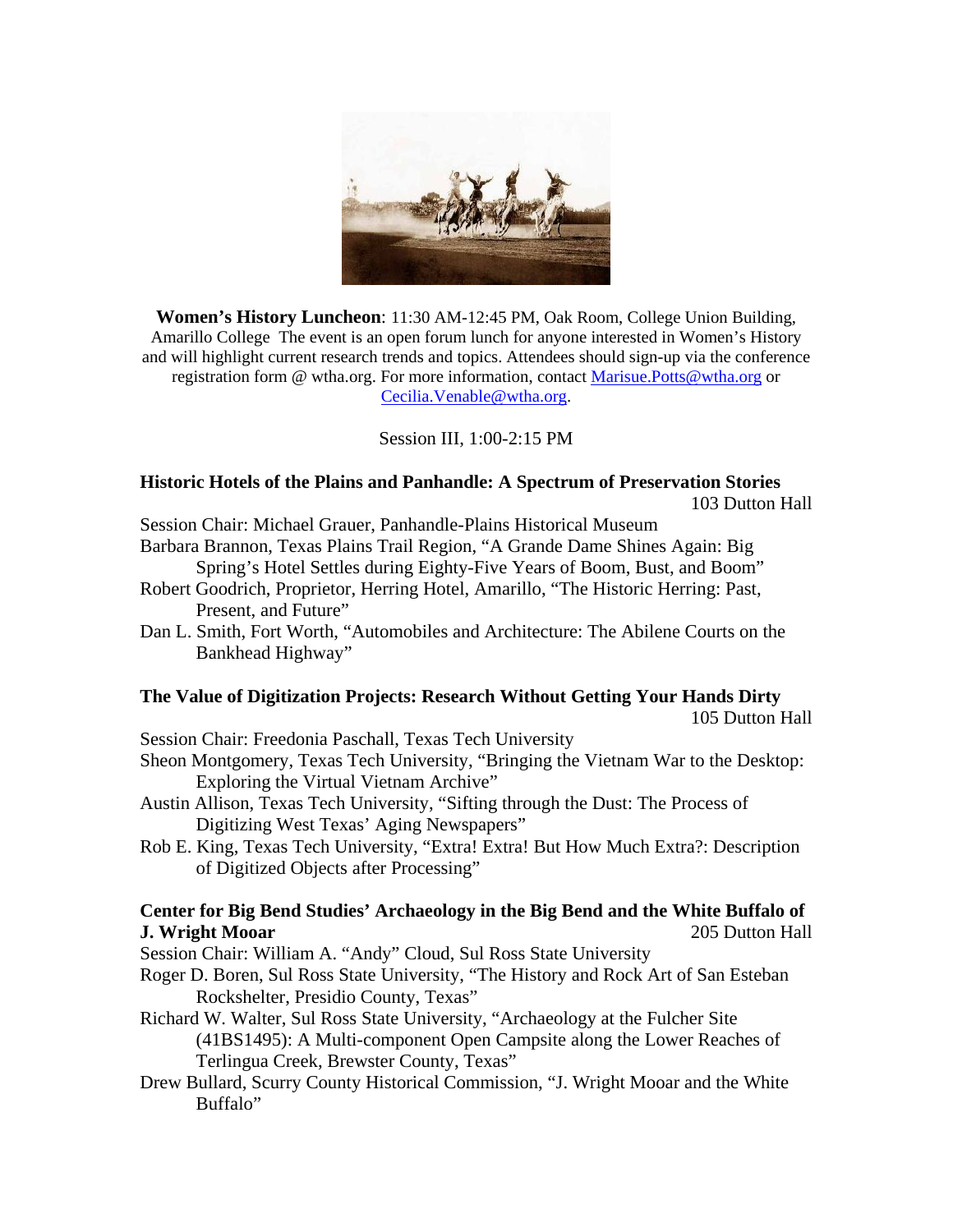|  |  | Session IV, 2:30-3:45 PM |  |
|--|--|--------------------------|--|
|--|--|--------------------------|--|

| The Life of Cornelia Adair                                                                                                    | 103 Dutton Hall |
|-------------------------------------------------------------------------------------------------------------------------------|-----------------|
| Session Chair: Alex Hunt, West Texas A&M University                                                                           |                 |
| William Green, Canyon, Texas, "Cornelia Wadsworth Ritchie Adair: Early Years and                                              |                 |
| Marriages"                                                                                                                    |                 |
| Dollie Lookingbill, West Texas A&M University, "Cornelia Out West: A Hunting Trip<br>and the Formation of the JA Partnership" |                 |
| Maureen Hubbart, West Texas A&M University, "The Hobart Letters: Cornelia Adair's<br>Management of the JA Ranch"              |                 |
| Alex Hunt, West Texas A&M University, "Cornelia's Transatlantic Connections: The                                              |                 |
| Later Years"                                                                                                                  |                 |
|                                                                                                                               |                 |
|                                                                                                                               |                 |

## Native Americans in Texas: Their Contributions and Lifeways 105 Dutton Hall

Session Chair: Virginia Scott, Wolf Creek Heritage Museum

- Steve Houser, Texas Historic Tree Consortium, "Indian Marker Trees"
- Sherry Robinson, Albuquerque, New Mexico, "The Quiet Heroes of the Battle of Palo Duro Canyon"
- Antonio Pruneda Bill, Jim Wells County Historical Commission, "José Maria Bill, Indian Captive-Army Guide"

#### **Wichita Falls Chapter of Western's International** 205 Dutton Hall

Session Chair: Leland Turner, Midwestern State University Jesse Beckham, Wichita Falls, "The Boot: Inception and Continuation of Boot Manufacturing in Nocona, Texas, at the Hands of Enid Justin"

Cody Bradley, Wichita Falls, "The Influence of the Southern Great Plains on the Texas Political Process, 1875 to 1891"

Bill Steward, Wichita Falls, "Eck Roberson: Panhandler Fiddler"

#### Session V: 4:00-5:15 PM

**East Texas Historical Association Session** 103 Dutton Hall

Session Chair: Scott Sosebee, East Texas Historical Association

Mari Nicholson-Preuss, University of Houston-Downtown, "Baugh Knows: Lubbock's Forgotten Pioneer Doctor"

George M. Cooper, Lone Star College-Montgomery, "Loewenstein's of Rockdale"

Gene Preuss, University of Houston-Downtown, "Bastrop, Brownwood, and Beyond: West Texas and the 1948 Bastrop Decision"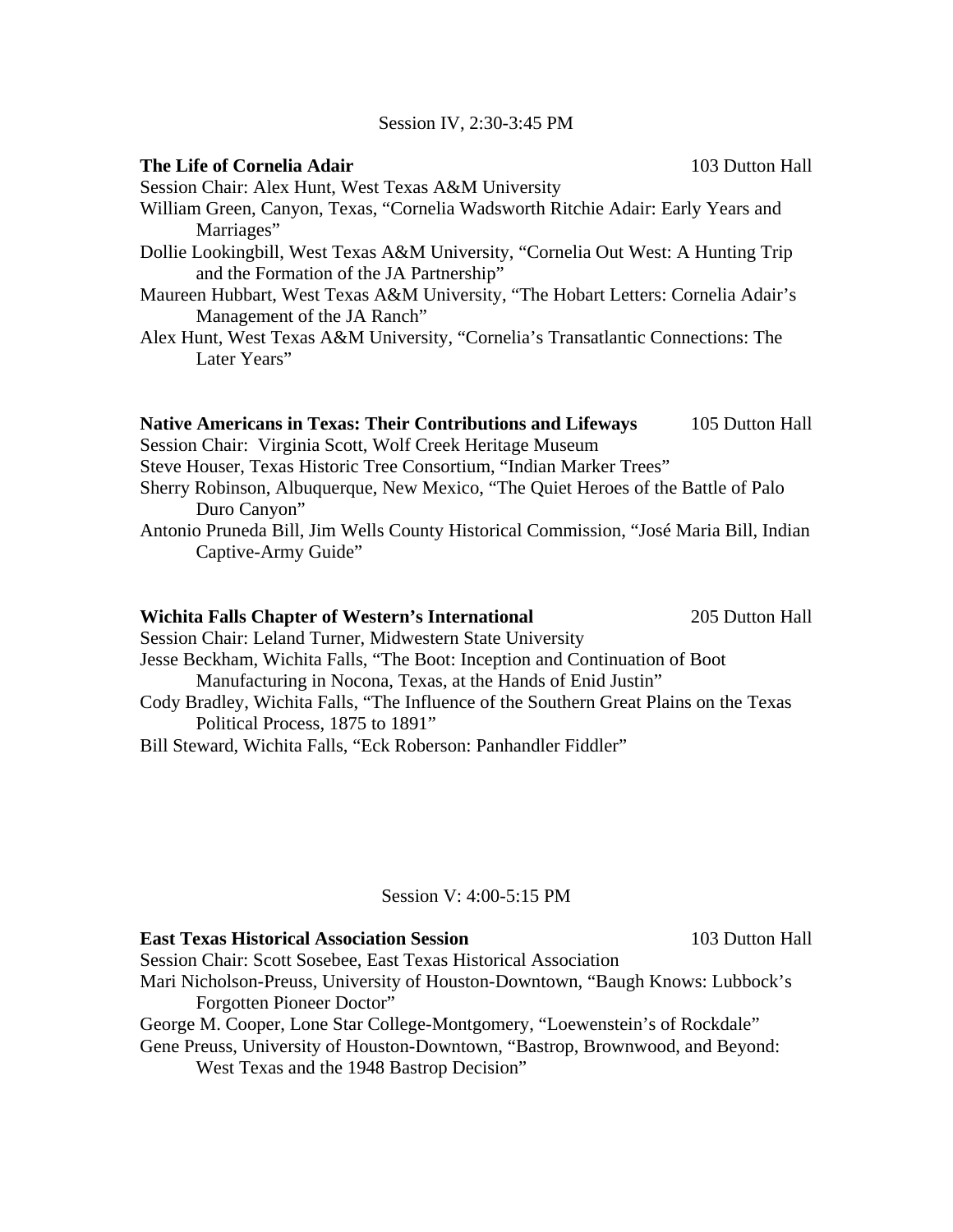#### **Texana Personalities** 105 Dutton Hall

Session Chair: Robert G. Weaver, Texas Tech University

- Pat Parsons, Luling, "Reverend Andrew Jackson Potter: Gambling on Salvation in West Texas"
- Hubert Welch, Jr., Abilene, "Tracking the Trail of R. H. Stuckey (1855-1936)—West Texas Architect"
- Jim Hammond, Fort Belknap, "Killing the Sheriff: The Mysterious Murder of Andrew Jackson Royal"

## **West Texas Military Aviation, Building a World Class University, and Crime**

205 Dutton Hall

Session Chair: Wes Sheffield, Burleson

- Jay Burns, Ector County ISD, "West Texas Military Aviation History—A Wind Blown Affair"
- H. Allen Anderson, Texas Tech University, "A Bowtie Maverick in West Texas: Grover E. Murray and the Emergence of Texas Tech University"
- Lana Barnett, Tulia, "'They Needed Hanging'—Crime and Punishment on the High Plains of Texas"



**Photograph Courtesy of Holle Humphries**

Part of Julius Woeltz's New Deal era mural in the J. Marvin Jones Federal Building of Amarillo showing plains tribes on a buffalo hunt.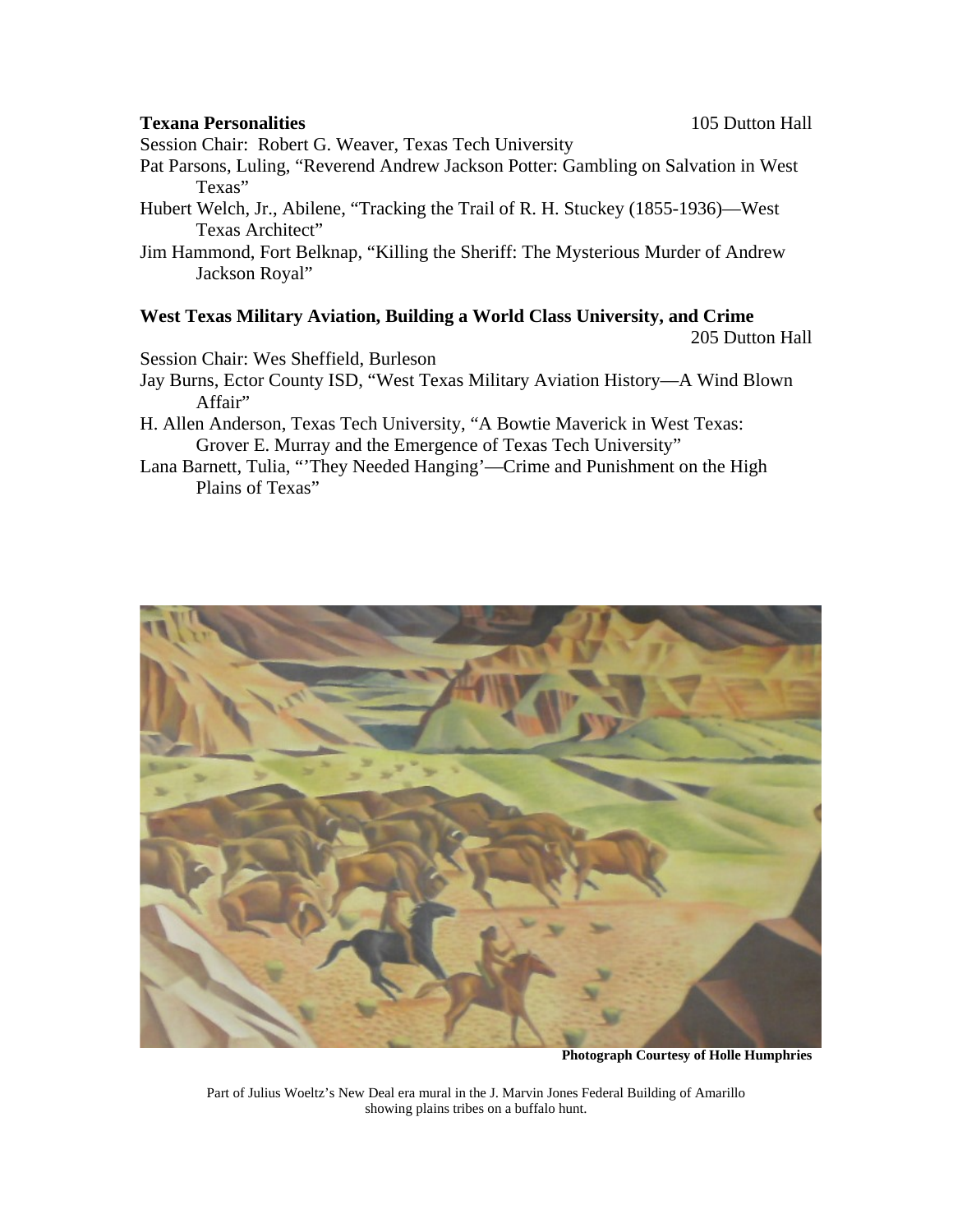

West Texas Historical Association

Founded 1924

#### FRIDAY EVENING

| 6:00 PM | Reception Honoring President Bill O'Neal at the Bivins House downtown    |
|---------|--------------------------------------------------------------------------|
|         | (1001 S. Polk Street) hosted and sponsored by Center City of             |
|         | <b>Amarillo Inc. and Beth Duke, Executive Director.</b>                  |
| 6:30 PM | Banquet at The Loft of the Christian Life Center of the Polk Street      |
|         | Methodist Church, 1401 S. Polk Street – President Bill O'Neal Presiding. |
| 7:00 PM | Keynote Speaker, Bill Neal, Awarding Winning Western Author.             |

## **"Courtroom Gladiators of Yesteryear: Tales of Those Audacious Frontier Lawyers"**



Bill Neal (left, in above photo) practiced criminal law in West Texas for forty years: twenty as a prosecutor and twenty as a defense attorney. Getting Away with Murder on the Texas Frontier was named Book of the Year for 2008 by the National Association for Outlaw and Lawmen History, in 2007 and 2008 won the Rupert N. Richardson Award for the best book on West Texas history from the West Texas Historical Association, and was a finalist for both the Violet Crown Award by the Writers' League of Texas and the Spur Award by the Western Writers of America. Neal grew up on a ranch near the famed Medicine Mounds in Hardeman County and now lives with his wife, Gayla, in Abilene, Texas.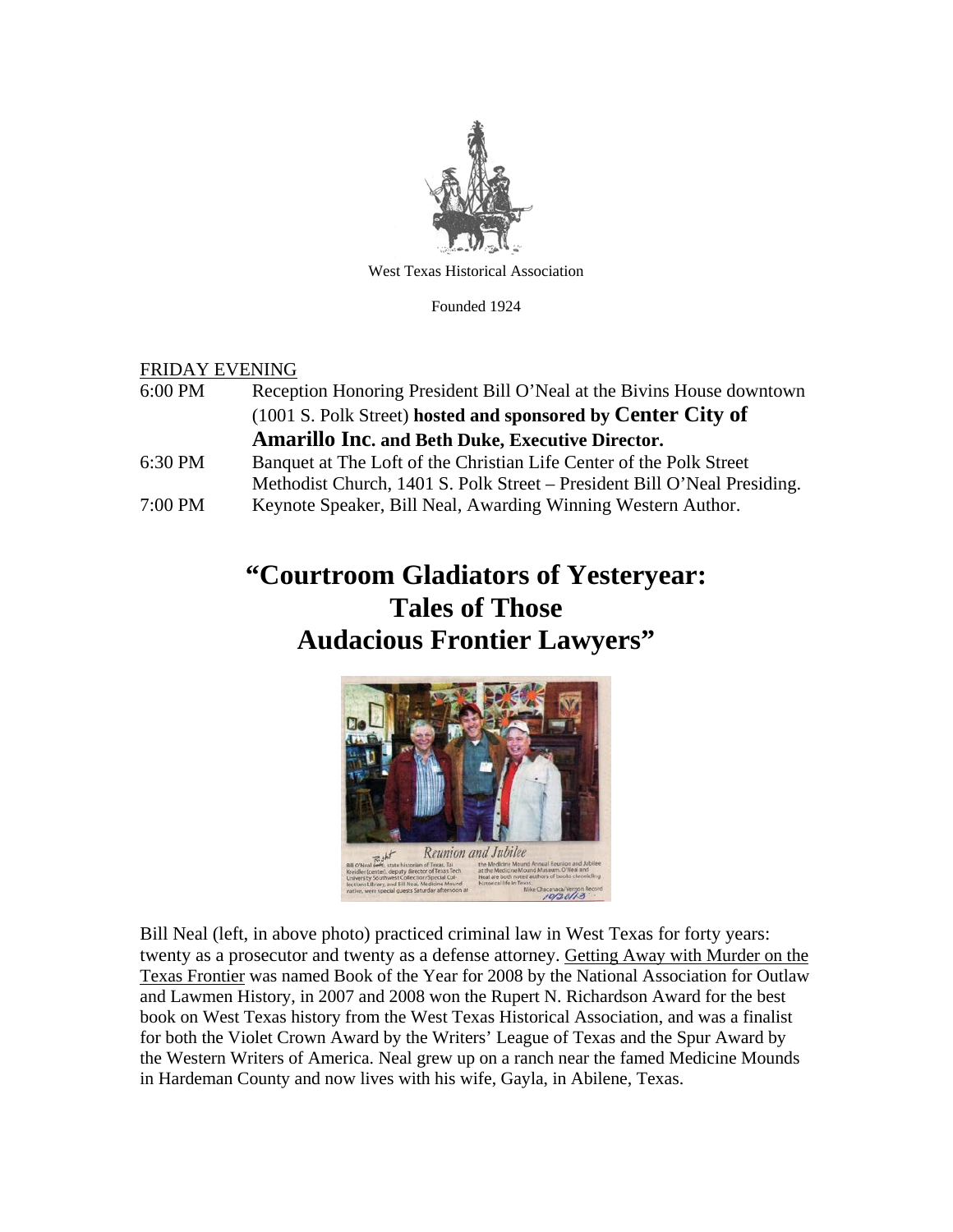

Saturday, April 11

SATURDAY MORNING. Registration. 8:00 – 11:00 A.M

Silent Auction. 8:00 to 10:00 A.M. 201, Dutton Hall.

## Session VI: 8:00-9:15 AM

## **A Prof's Prof: A Timely Tribute to Paul Howard Carlson and His Versatile Body of Work Ordway Hall (auditorium)**

Session Chair: David J. Murrah, Rockport

Susan Dickey, Jackson, Mississippi, "Paul Carlson: The Young Teacher and Military Historian"

Leland Turner, Midwestern State University, "Paul Carlson: Ranching Historian"

Scott Sosebee, Stephen F. Austin State University, "Paul Carlson: Native American Historian

Monte Monroe, Texas Tech University, "Paul Carlson: Editor and Mentor

## Session VII: 9:30 AM-10:45 PM

**The Hardin Brothers in West Texas: End of the Gunfighters** 103 Dutton Hall Session Chair and Commentator: Bill Neal, Abilene Chuck Parsons, Luling, "John Wesley Hardin in El Paso" Norman Wayne Brown, Snyder, "Bad Blood"

## **Everything You Need to Know to Conduct a Successful History Harvest,**

105 Dutton Hall

Session Chair: Warren Stricker, Panhandle-Plains Historical Museum Suzanne Campbell, Angelo State University, and Sarah Nezamabadi, Humanities Texas,

"How To Plan Implement and Complete a History Harvest." The need to record local history and its significance to a community serves as session's cornerstone. Practical tips and suggestions will be offered for local and county historical societies to encourage residents to share their family history to build and archive a sense of community and place.